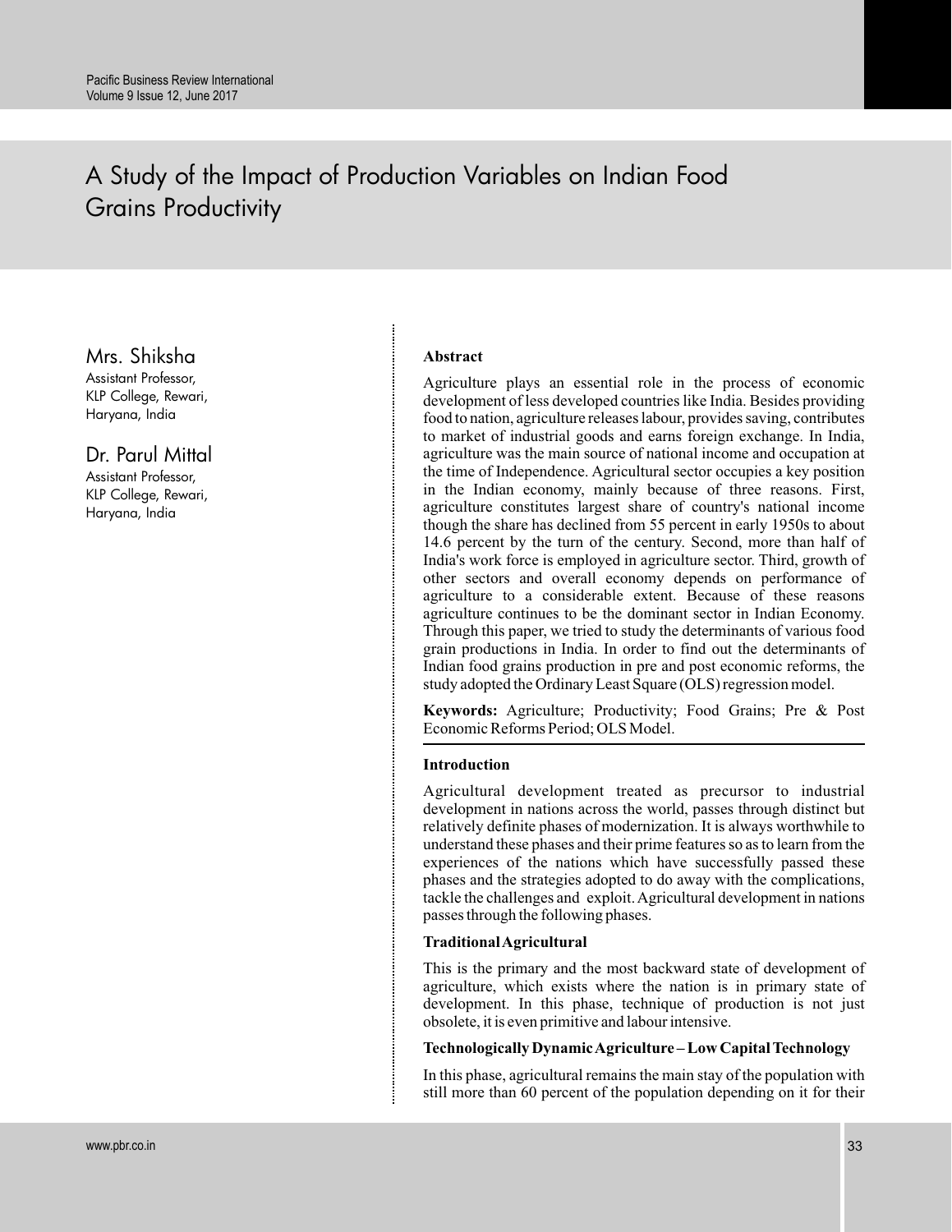livelihood, agriculture also contributes more than between one –third and one half of the national income through its contribution consistently falls in this phases capital for industrial development is particularly scarce and returns are rising. Unfavorable labour –capital cost relationship rules out the possibility of increased use of labour saving mechanization in agriculture. The most distinguishing features of the second phases is the constant generation and application of technology.

# **Technologically Dynamic Agriculture – High Capital Technology**

This is the most advanced phase of agricultural that exists in mostly the advanced nations. The significance of agricultural sector in terms of the dependence of the population on it as source of livelihood and contribution to national incomes goes down and the secondary and tertiary sectors of the Food grains production occupies the most dominant position in India's agriculture, covering over 65 per cent of the gross cropped area. Since the beginning of the green revolution in the mid sixties, the country has shown impressive growth in food grains production. Just after independence, there was enough brought for increasing production of food grains through expansion of the cultivated area.

In this study, we mainly concentrated on Rice, Wheat, Coarse cereals and Pulses because India contribute major share in these types of food grains in the world. As India's food security vitally depends upon wheat and rice production. Rice, which is the predominant food grain crop in India, is extensively cultivated in almost all parts of the country. In India, rice cultivation has a long history marked by a series of technological break-through and has the largest area under rice in the world. India ranks second next to china and the country contributes nearly 22 percent of the global rice production. The principal rice producing states in India are West Bengal, Uttar Pradesh and Punjab. Rice, India's preeminent crop is the staple food of the people of the eastern and southern parts of the country. In context of wheat, in which India holds the second position among the wheat producing countries of the world, next to China. Uttar Pradesh, Punjab, Haryana and Madhya Pradesh are the major wheat producing states in India. Coarse cereals are a group of six cereals, namely jawar, Bajra, maize, ragi, barley and millets. In the production of coarse cereals, India holds the sixth position in the world next to US, China, Brazil, the Russian Federation and France. In India, coarse cereals are grown mainly in the rain fed areas where the coverage of irrigation is only about 12 per cent. In context of Pulses production, India ranks first in the world. The leading producer states of pulses in the country are Madhya Pradesh, Uttar Pradesh and Rajasthan. Sorghum and millet, the principal coarse grains, are dry land crops most frequently

grown as staples in central and western India. Corn and barley are staple foods grown mainly near and in the Himalayan region. As the result of increased yields, the production of coarse grains has doubled since 1950; there was hardly any change in the area sown for these grains. Pulses are an important source of protein in the vegetarian diet; the small improvement in production along with the increase in population meant a reduced availability of pulses per capita. Before the Green Revolution, coarse grains showed satisfactory rates of growth but afterward lost cultivated areas to wheat and rice, and their growth declined.

## **An Introduction to Food grains Production under Different Phases**

Agricultural sector of India has passed thorough different stages of development. A comprehensive analysis of the process and stages demands great dedication and time from any researcher. The present study seeks to discuss the food grains production trends in Indian agriculture in the post independence era that too in the planning period starting from 1951-52. This is done as it was during this period that a transformation from the first stages i.e. the stages of traditional agriculture' to the second stage i.e. 'technologically dynamic agriculture' took place and the planning process in the country started that aimed at planned and rapid development of the agricultural sector. It was only after the attainment of independence and launching of economic planning in India that facing the food crisis and the constant need to import food grains to meet domestic demand the Government of India launched programme for rapid development of agriculture and in different plan period adopted policies and strategies to boost agricultural production and regulate agricultural prices. The performance of food grains was particularly dismal with the modest growth in area under food grains, the performance of was almost Malthusian in its mechanism with population pressing against land performance responding with diminishing returns. The present study divides the entire period after the launch of economic planning in the country i.e. a period of more than 58 years into two broad phases:

- The first phase that existed prior to the launch of economic reforms in (1951-52 to 1990-91)
- The second phase that came into being after the launch of economic reforms (1991-92 to 2009-10).

#### **Review of Literature**

Hanumantha Rao (1968) in his study stated that inputs like fertilizers and improved seeds if used under the conditions of assured irrigation may promote growth with stability, but if used under the conditions of uncertain rainfall may increase the range of fluctuations in output with growth. Since jowar, bajra and almost all the pulses crops are grown on marginal lands under rain fed conditions; these crops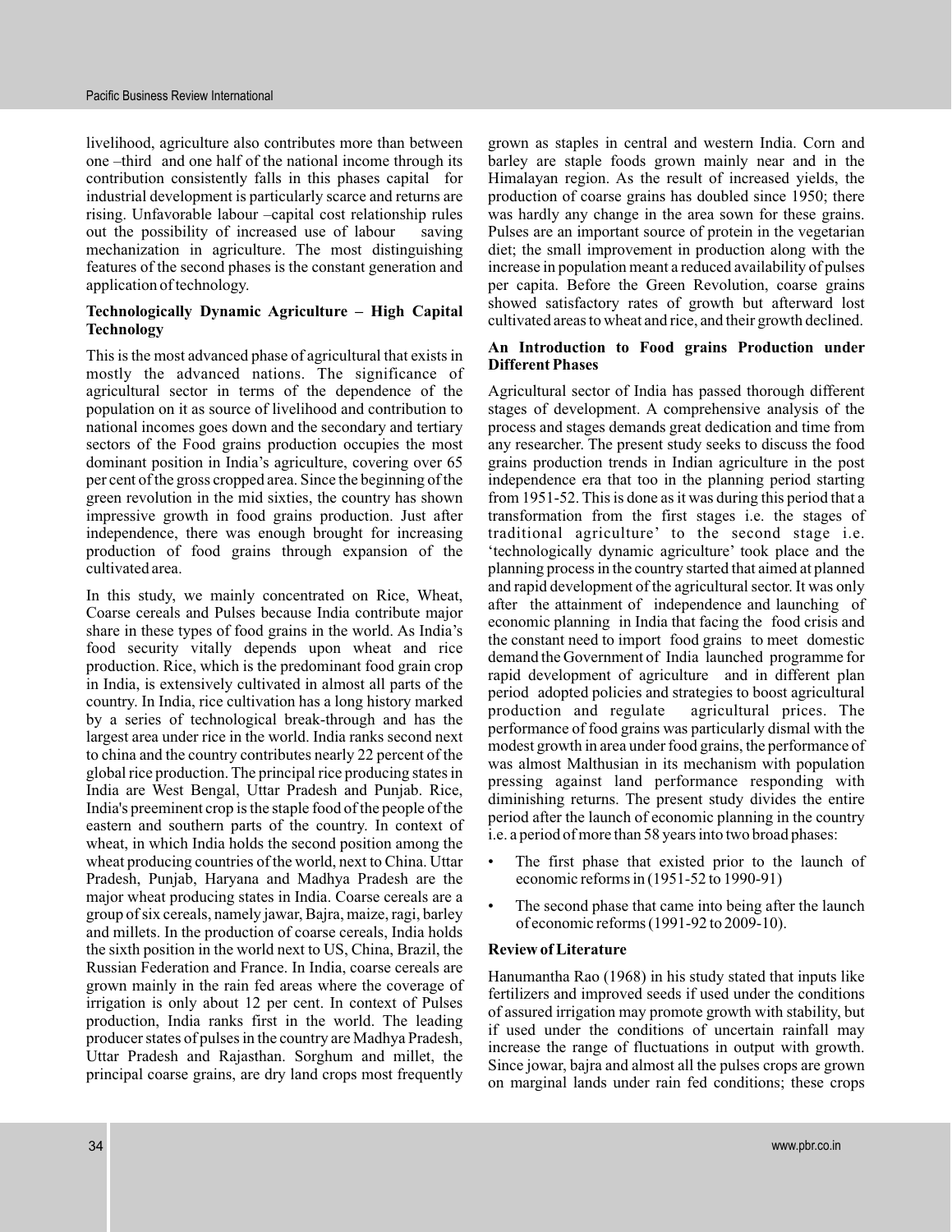have shown very high degree of instability/fluctuation in output with positive and high growth. Thus, the above statement undoubtedly holds good for Maharashtra. Kahlan, A. S. and Bal, H.K. (1977) in their study implemented cobbdouglas production functions at all India level for two periods representing pre green revolution periods (1960-61 to 1964-65) and the post-Green Revolution periods ( 1967- 68 to 1972-73) to compare factor shares. They took the value of agricultural production as dependent variables and net sown area, proportion of irrigated area, tractors, bullock labour, human labour, fertilizers, and rainfall as explanatory variables. Their study concludes that the highest contribution is made by human labour followed by the net sown area in both periods. The shares of fertilizes however increased from 7.20 percent in period first to 15.56 percent period second while labour shares declined from 48.55 percent to 46.03 percent. Singh and Singh (1991) in their study measured the changes in cropping pattern and production pattern in Haryana agriculture between1966-89 based on secondary data. The study reveals that the area under rice and wheat has been increasing at the rate of 9.29 percent and 6.34 percent respectively during the 1966-67 to 1988-89. The area under food grains like Jowar, Bajra, Maize, Barley and the area under important pulses crops has been increasing at the rate of 11.60% per annum during this period. The total production of Jowar, Maize, Barley gram and the other pulses crops has been declining. According to Ministry of Agriculture (2000) report, fertilizer, quality seeds, and better land preparation can raise cereal yields by about 85 percent; the maximum would be for pearl millet (127 percent) and the minimum for barley (32 percent). Potential increases for sorghum and wheat can reach 100 percent. Sinha and Kumar (2003) in a study related to the impact of agricultural price policy on production, productivity and cropping pattern in the state of Bihar pointed out that the analysis of production and productivity in sample districts shows that the yield of important crops is distressingly low and below the national average with few exceptions. The study also reveals that the area under paddy, wheat, pulses and oil seeds increased but it has declined in case of maize and jute crops. Besides, the rate of crop diversification is merging. This does not indicate an encouraging trend and in this relation the authors' addresses some policy measures which broadly suggest conversation of price policy into an approach for integration of production and distribution objectives. Mathur and Das (2006) studied the determinants of agricultural growth at all India level for the period 1990-91 to 2003-04. They suggested that the government investment in agriculture, subsidy, agriculture prices and usage of electricity are the significant factors that decide flows of production of Indian agriculture. Tupe and Kamat (2010) discussed the determinants of agricultural gross domestic production for the pre and post economic reforms period stated that institutional credit sources,

consumption of fertilizer and net sown area are major determinants of AGDP (Agricultural gross domestic production) for the, the pre-reforms period, India's membership of WTO is the significant determinants of AGDP in the post reforms periods. This study also reveals that the Indian agriculture sector witness decreasing return's to scale phase during the seventies, eighties and nineties and there is need to increase the abundant and continuous flow of inputs so that the problems such as food security, poverty reduction, unemployment, and increasing price level of food grains can be minimized.

#### **Objective of the study**

The main objective of this study is to accentuate the impact of production variables (inputs) on food grains production growth in India.

## **Research Methodology**

The present study is based on time series data (1951-52 to 2009-10) on production, area, and yield of food grains production such as, rice, wheat, coarse cereals and pulses, available on the website of handbook of RBI, source of Ministry of Agriculture. The total time period is classified into three decade, namely pre-green revolution period (1951-52 to 1965-66), green revolution period (1966-67 to 1979-80), the maturing period of green revolution period (1980-81 to 1990-91) and post reforms period (1991-92 to 2009-10). In order to satisfy the above objective, the study employs simple descriptive as well as some econometric techniques. The study uses simple ordinary least square technique in order to find out the determinants of Indian food grains production in pre and post economic reforms.

# **The study adopts the following model:**

Y=β +β + β2 logX + β 0 1 1 2 3 3 logX logX +U……………….. (1)

Where,  $Y$  is the log of Agricultural GDP

- $X_i$  is the log of net sown areas
- $X_2$  is the log Net Irrigated area
- $X_3$  is the log Consumption of Fertilizer

Here, researcher used the Cobb-Douglas production function to find out the determinants of Indian Food grains production

$$
Y = \beta_0 X_1^{\beta 1} X_2^{\beta 2} X_3^{\beta 3}
$$
  
LogY = log  $\beta_0$  +  $\beta_1$ logX<sub>1</sub> +  $\beta_2$ logX<sub>2</sub> +  $\beta_3$ logX<sub>3</sub>

 $\beta_1 + \beta_2 + \beta_3$  (sum of the coefficients shows the returns to scale)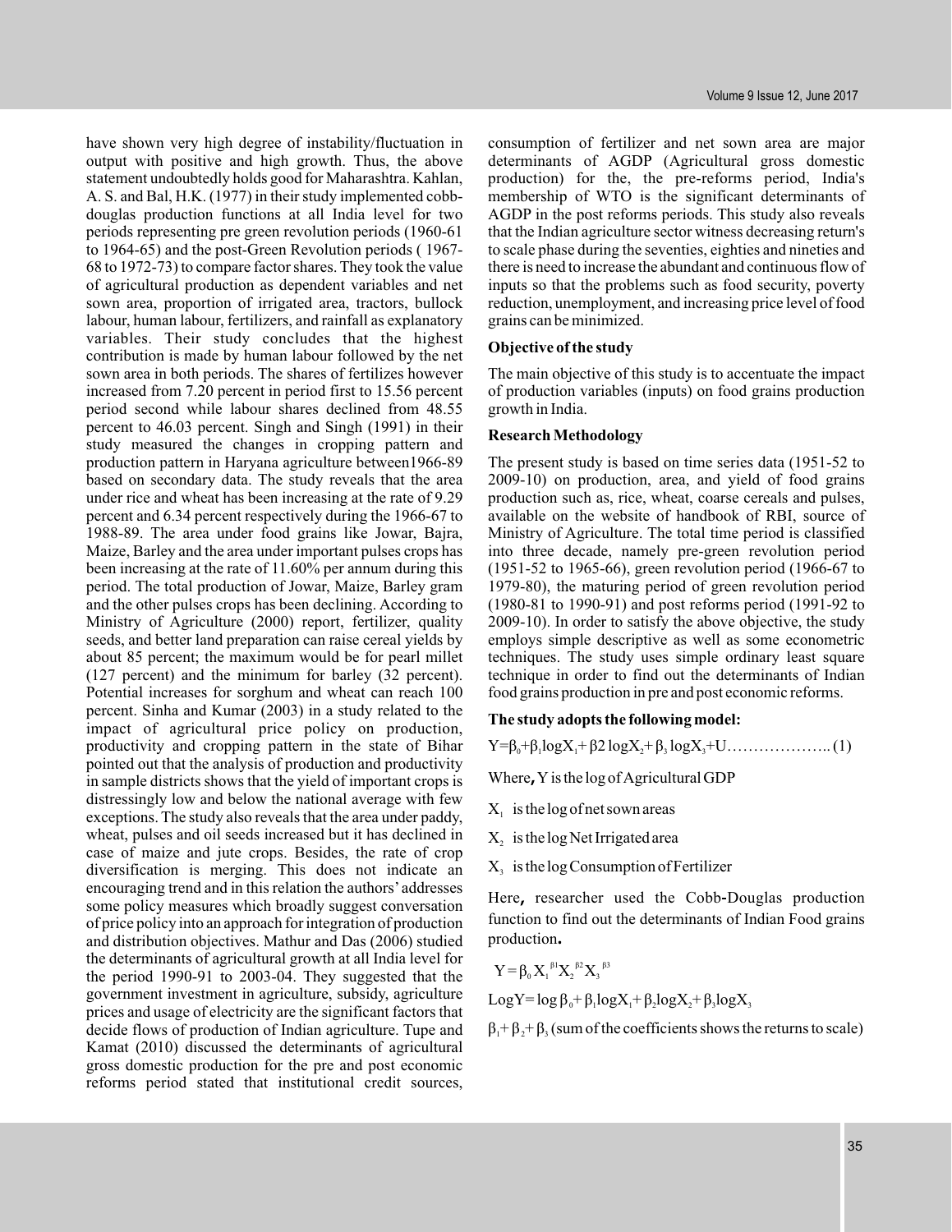#### **Data A**

## **nalysis and Interpretation**

In this section, an attempt has been made by researcher to accentuate the impact of production variables (inputs) on food grains production growth. In India, inputs use in agriculture has been increasing since green revolution in the late sixties with increasing use of high yielding seeds, synthetic fertilizers and extent of irrigation, mechanical power and electricity in farm operations. The pattern and the rate of growth of demand for major factors of production is influenced by a number of factors such as increasing population, growing urbanization, using household income, changing life styles and structural changes taking place in the economy. New agricultural technology demanding higher input use in the forms of seed (high yielding varieties), fertilizers irrigation, electricity, tractor power tiller plus diesel engine plus electric motor) for crop production and post harvest operations which are increasing in India over time period to achieve higher productivity and processing of increasing volumes of agricultural produces. The time series data in the study were obtained from various published sources. Here, Cobb Douglas production function was used to analyzethe efficiency of various factors of production.

In this study, we took three main inputs of food grains production. These were net sown area, net irrigated area and consumption of fertilizers. Net Area Sown represents the total area sown with crops and orchards. Area has sown more than once in the same year is counted only once. Net Irrigated Area is the area irrigated through any source once in a year for a particular crop. Consumption of fertilizers is a key input of agriculture as they provide additional nitrogen,

phosphorus and potassium to the crops. Use of fertilizers remains one of the principal determinants of crop yield. Modern agriculture largely depends on the use of fertilizers. The nitrogen  $(N)$ , phosphorus  $(P)$ , and potassium  $(k)$ fertilizers consumption in India has increased from 0.05  $(million tonnes)$  in 1963-64 to 18.1  $(million tonnes)$  2007-08. India has been the third largest consumers of fertilizers  $(Pasricha and Singh, 2005)$ .

This sections aims at analyzing the impact of production variables (inputs) on agricultural output growth in Indian agriculture from 1951-51 to 2007-08. For this purpose, we used Cobb Douglas production function methodology in order to find out the determinants of Indian Food grains Production Gross for the pre and post economic reforms. All variables values are converted into natural log before running the regression. This model is linear in the parameter  $\beta$  0,  $\beta$  1,  $\beta$  2, and  $\beta$  3. Therefore it is a linear regression model and all parameters are the respective elasticity's. The sign of parameters show the relationship between inputs and total production. This model is also known as linear model. The parameters of model give information about the returns to scale. The sum of  $(\beta \, 1, \beta \, 2, \beta \, 3)$  coefficients give information about the returns to scale, which is the response of output to a proportionate change in output. The response of output to a proportionate change in the inputs is measured in this model. If this sum of these parameters becomes 1, then it is understood that there is constant returns to scale, and if the sum is found as greater than  $1$ , then there is increasing returns to scale if the sum less than 1 then there is return to

| (Cobb Douglas Production Function Methodology) |                  |         |             |        |             |         |             |              |
|------------------------------------------------|------------------|---------|-------------|--------|-------------|---------|-------------|--------------|
| Period                                         | 1951-52 TO 1965- |         | 1966-67     |        | 1980-81 TO  |         | 1991-92 TO  |              |
| Model                                          | 66               |         | TO 1979-80  |        | 1990-91     |         | 2007-08     |              |
|                                                | Coefficient      | т       | Coefficient | T      | Coefficient | t       | Coefficient | $\mathbf{t}$ |
| $\beta_0$                                      | $-196.20*$       |         | $-496.042*$ | -      | $-125.519$  | -       | $-258.34*$  |              |
|                                                |                  | 4.094   |             | 3.673  |             | 1339    |             | 2.165        |
| $\beta_1$                                      | $1.951*$         | 2.628   | $3.734*$    | 3.837  | $1.877*$    | 3.553   | 1.831       | 1.942        |
| $\beta_2$                                      | .711             | .213    | 2.139       | 1.749  | $-1.435$    | $-.502$ | 3.213       | 1.436        |
| $\beta_3$                                      | $-1.259$         | $-.830$ | $-2.28$     | $-453$ | .836        | 2.427   | .113        | .417         |
| $R^2$                                          | .861             |         | .935        |        | .965        |         | .915        |              |
| $\overline{2}$                                 | .82              |         | .836        |        | .948        |         | .838        |              |
| $\mathbb{R}$                                   |                  |         |             |        |             |         |             |              |
| F                                              | 22.66            |         | 23.011      |        | 55.956      |         | 22.356      |              |
| <b>SE</b>                                      | 4.168            |         | 5.94        |        | 3.70079     |         | 7.50246     |              |
| <b>Phase</b>                                   | <b>IRS</b>       |         | <b>IRS</b>  |        | <b>IRS</b>  |         | <b>IRS</b>  |              |

**Table: 1 Determinants of Agricultural Production in India (Cobb Douglas Production Function Methodology)**

**Notes**: \* shows that 5 Percent Significance of Level, Dependent variable Y, Independent variable  $β<sub>1</sub>, β<sub>2</sub>, β<sub>3</sub>$ 

**Phases:** IRS= Increasing Returns to Scale, CRS= Constant Returns to Scale, NRS= Negative Returns to Scale.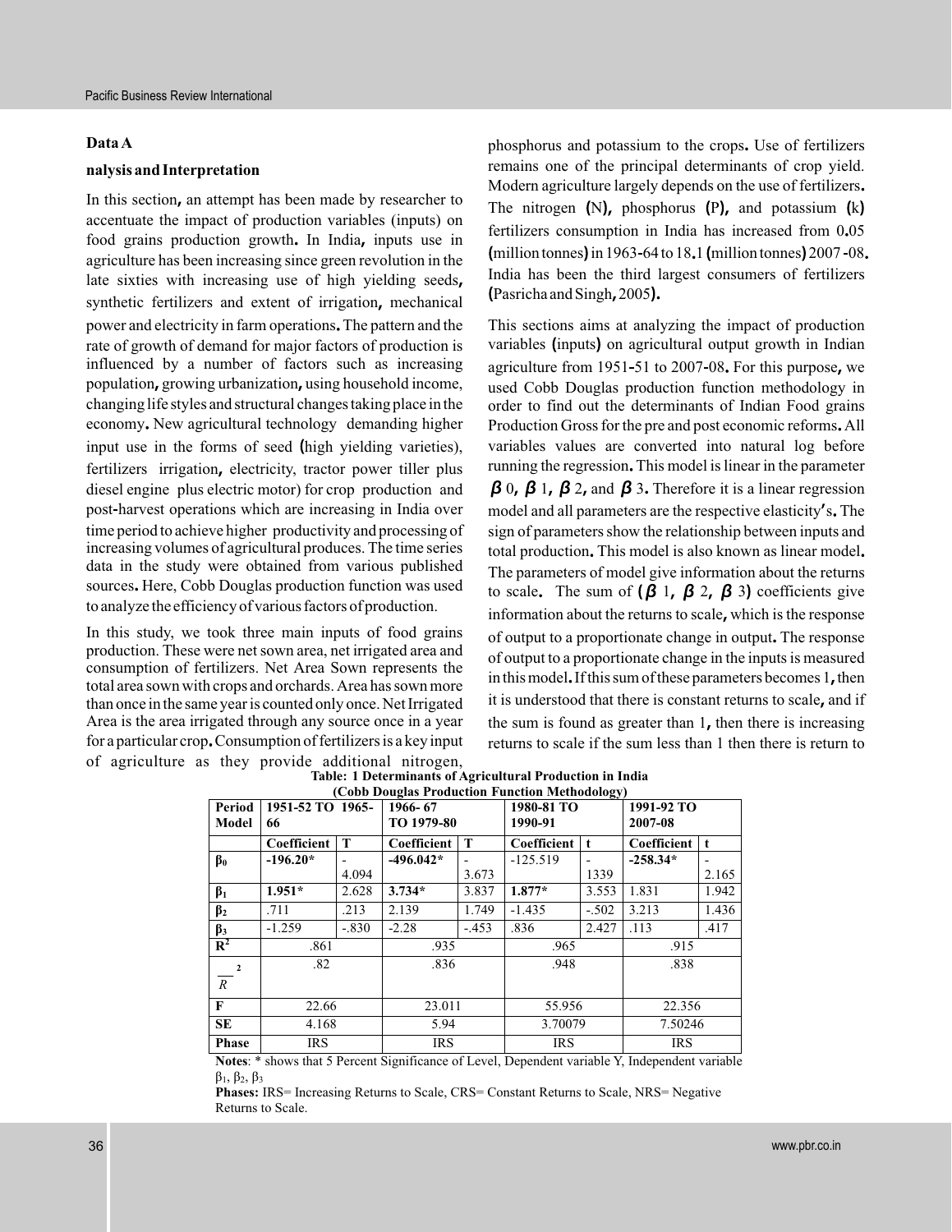Model (1) (1950-51 to 1965-66) used only three variables for measuring the production because as we stated that we could not get complete data on the remaining variables. The results appeared from the model (1), point out that net sown area and irrigated area shows positive impact on the agricultural production. However, the impact of the consumption of the fertilizers has negative impact on the growth of agricultural production. The R2 value of the model 0.86, which can be concluded as about 86 percent it, means that the variation in growth of food grains production is explained by above variables. This model also shows that Indian agricultural had witnessed increasing return to scale for the period (1951-52 to 1965-66).

Model (2) ( 1966-67 to 1979-80) reveals that the net sown area and net irrigated area exhibits positive sign of elasticity, but none of the variables is significant expect the variable net sown area, which shows positive significance elasticity. However, the consumption of fertilizers shows negative elasticity the r value 0.93, which can be concluded as about 93 percent variation in the growth of agricultural production is explained by the above three variables .

Model (3) (1980-81 to 1990-91) shows that net sown area and consumption of fertilizers shows positive effect on the growth of agricultural production but only net sown area, which shows positive significant elasticity. The net irrigated area shows negative elasticity. The value of r is 0.96, which shows that the variation in agricultural production is explained by these variables. The model designed to examine the association between input and output before the ten years of liberalization policy that were introduced in 1991. The result of this model shows that Indian agriculture sector has witnessed the increasing return to scale of production the findings of the model match with the conclusion drown by the earlier studies conducted during the period of eighties.

Model (4) ( 1990-91 to 2007-08) shows that the variables net shown area and irrigated area and consumption of fertilizers shows positive effect on the growth of food grains production but, they are not statistically significant. Findings emerged from this model can be interpreted as Indian agricultural sector has witnessed decreasing returns to scales stage of production after the introduction of new economic reform and India's joining as member of WTO. This was mainly due to the government of India has reduced the subsidy support given agriculture in the move of reducing public expenditure under the pressure of WTO. Banking reforms have also forced the banks to collect old dept for reducing their NPA and sanction new credit to farmers on selective basis.

It is clear from the above discussion that the model (1), (2), (3) and model (4) show the increasing return to scale since independence. It can be also shown in the table that the net sown area have positive impact in model (1), (2) and model

(3) and statistically significant while net irrigated area have positive impact on food grains production in three phases but not statistically significant. Consumption of fertilizers have negative impact on the growth of food grains production in model (1) and (2) and positive impact on third and fourth model but not statistically significant. These models also show that the Indian agriculture had witnessed increasing return to scale which infers that net irrigated area, net sown area and consumption of fertilizers are very vital input for food grains production. In order to maintain this level in future due consideration should be given to these inputs.

## **Conclusion**

In this study, we examined the impact of three agricultural inputs (Net sown area, Net irrigated area and consumption of fertilizers) on food grains production in the four phases i.e. [1951-52 to 1965-66 (Pre-green revolution phase), 1966-67 to 1979-80 (Green revolution phase), 1980-81 to 1990-91(Post- green revolution phase), 1991-1992 to 2007- 08 (Post economic reforms phase)]. Results in this context deciphers that, in all the four phases food grains production have increasing return to scale because net sown area, net irrigated area are very vital input for food grains production. At last, it can be stated increasing in growth rate of production was only due to increase in the growth rate of yield. It seems that the agricultural pricing policy, especially after economic reforms, by ensuring the remunerative prices to the farmers and supplying the significant amount of inputs, especially fertilizers at the subsidized prices, has been the most important factor to promote the farmers to increase the production of agricultural crops.

#### **Acknowledgments**

While bearing full responsibility for any remaining errors and inadequacy, authors would like to thanks Prof. Tej Singh (IGU, Meerpur) and Prof. Narender Kumar Garg (MDU, Rohtak) for enlightening conversations and suggestions on the draft version of paper.

#### **References**

- Hanumantha Rao, C.H. (1968). Fluctuations in Agricultural Growth: An Analysis of Unstable Increase in Productivity, Economic and Political Weekly, Annual Number, January.
- Ministry of Agriculture, Government of Eritrea, Agricultural Development Program Report. (2000),Asmara.
- Mishra, S.N. and Chand, R. (1995). Private and Public Capital Formation in IndianAgriculture Comments on Complementary Hypothesis and Others, Economic Political Weekly, Vol. 30, No.24, pp. A- $64 - A - 79.$